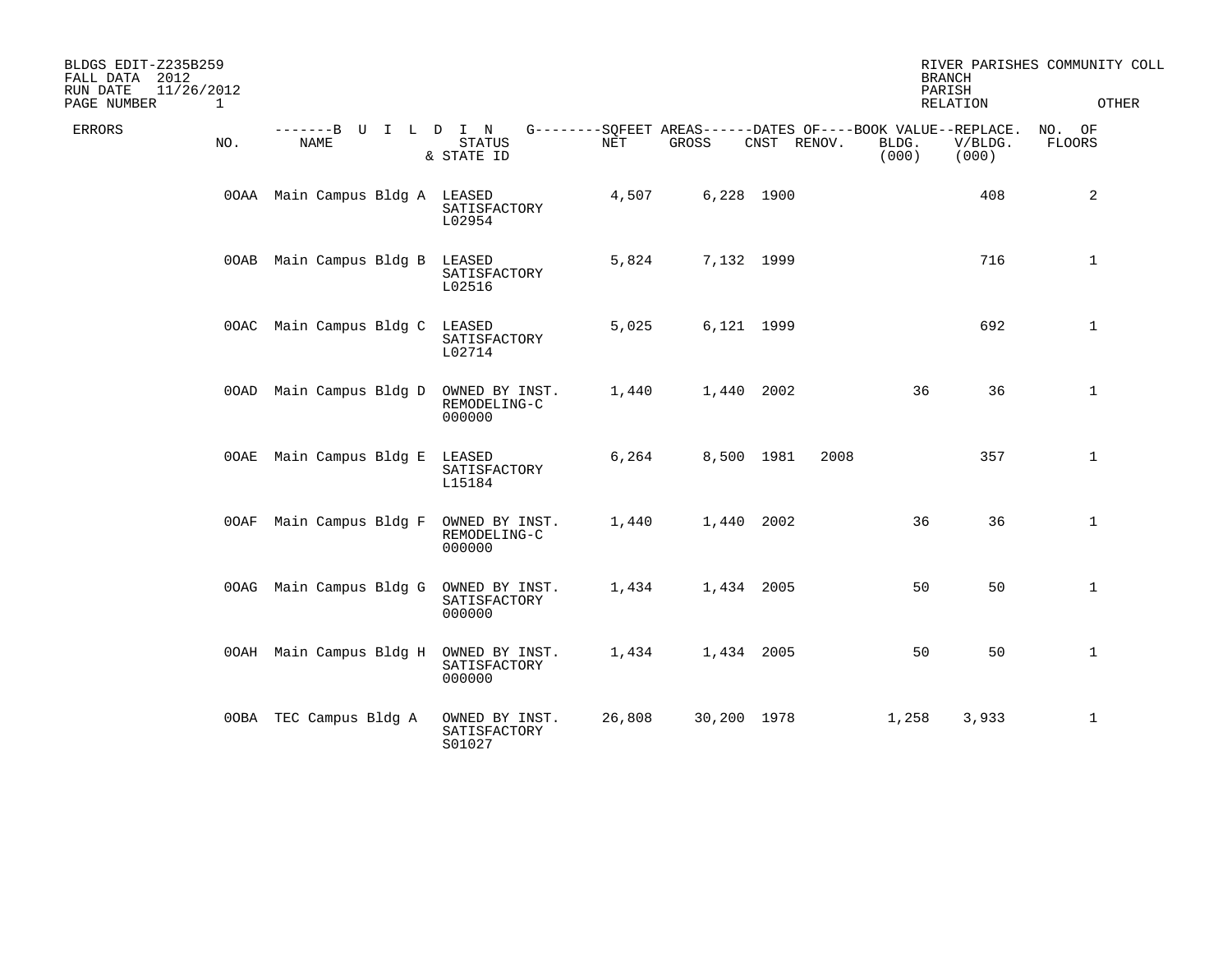| BLDGS EDIT-Z235B259<br>FALL DATA 2012<br>RUN DATE | 11/26/2012 |                              |                                          |       |            |                                                                            | <b>BRANCH</b><br>PARISH |                  | RIVER PARISHES COMMUNITY COLL |
|---------------------------------------------------|------------|------------------------------|------------------------------------------|-------|------------|----------------------------------------------------------------------------|-------------------------|------------------|-------------------------------|
| PAGE NUMBER                                       | 2          |                              |                                          |       |            |                                                                            | <b>RELATION</b>         |                  | <b>OTHER</b>                  |
| ERRORS                                            | NO.        | -------B U I L D I N<br>NAME | <b>STATUS</b><br>& STATE ID              | NET   | GROSS      | G--------SOFEET AREAS------DATES OF----BOOK VALUE--REPLACE.<br>CNST RENOV. | BLDG.<br>(000)          | V/BLDG.<br>(000) | NO. OF<br>FLOORS              |
| T                                                 | 00BB       | TEC Campus Bldg B            | OWNED BY INST.<br>SATISFACTORY<br>S01028 |       | 4,224 1983 |                                                                            | 6                       | 13               | $\mathbf 1$                   |
|                                                   |            | 00BC TEC Campus Bldg C       | OWNED BY INST.<br>SATISFACTORY<br>S01029 | 735   |            | 735 1995                                                                   | 32                      | 45               | $\mathbf{1}$                  |
|                                                   | 00BF       | TEC Campus Bldg F            | OWNED BY INST.<br>SATISFACTORY<br>000000 | 880   |            | 880 2004                                                                   | 34                      | 34               | $\mathbf{1}$                  |
|                                                   |            | 00BG TEC Campus Bldg G       | OWNED BY INST.<br>SATISFACTORY<br>000000 | 861   |            | 861 2004                                                                   | 34                      | 34               | $\mathbf 1$                   |
|                                                   |            | OOBH TEC Campus Bldg H       | OWNED BY INST.<br>SATISFACTORY<br>000000 | 861   | 1,534 2004 |                                                                            | 34                      | 34               | $\mathbf{1}$                  |
|                                                   |            | OOBI TEC Campus Bldg I       | OWNED BY INST.<br>SATISFACTORY<br>000000 | 1,534 | 1,800 2006 |                                                                            | 34                      | 61               | $\mathbf{1}$                  |
|                                                   | 00BJ       | TEC Campus Bldg J            | OWNED BY INST.<br>SATISFACTORY<br>000000 | 880   |            | 880 2004                                                                   | 34                      | 34               | $\mathbf 1$                   |
|                                                   |            | OOBL TEC Campus Bldg L       | OWNED BY INST.<br>SATISFACTORY<br>000000 | 1,434 | 1,434 2005 |                                                                            | 50                      | 50               | $\mathbf{1}$                  |
|                                                   |            | OOBM TEC Campus Bldg M       | OWNED BY INST.<br>SATISFACTORY<br>000000 | 1,434 | 1,434 2005 |                                                                            | 50                      | 50               | $\mathbf{1}$                  |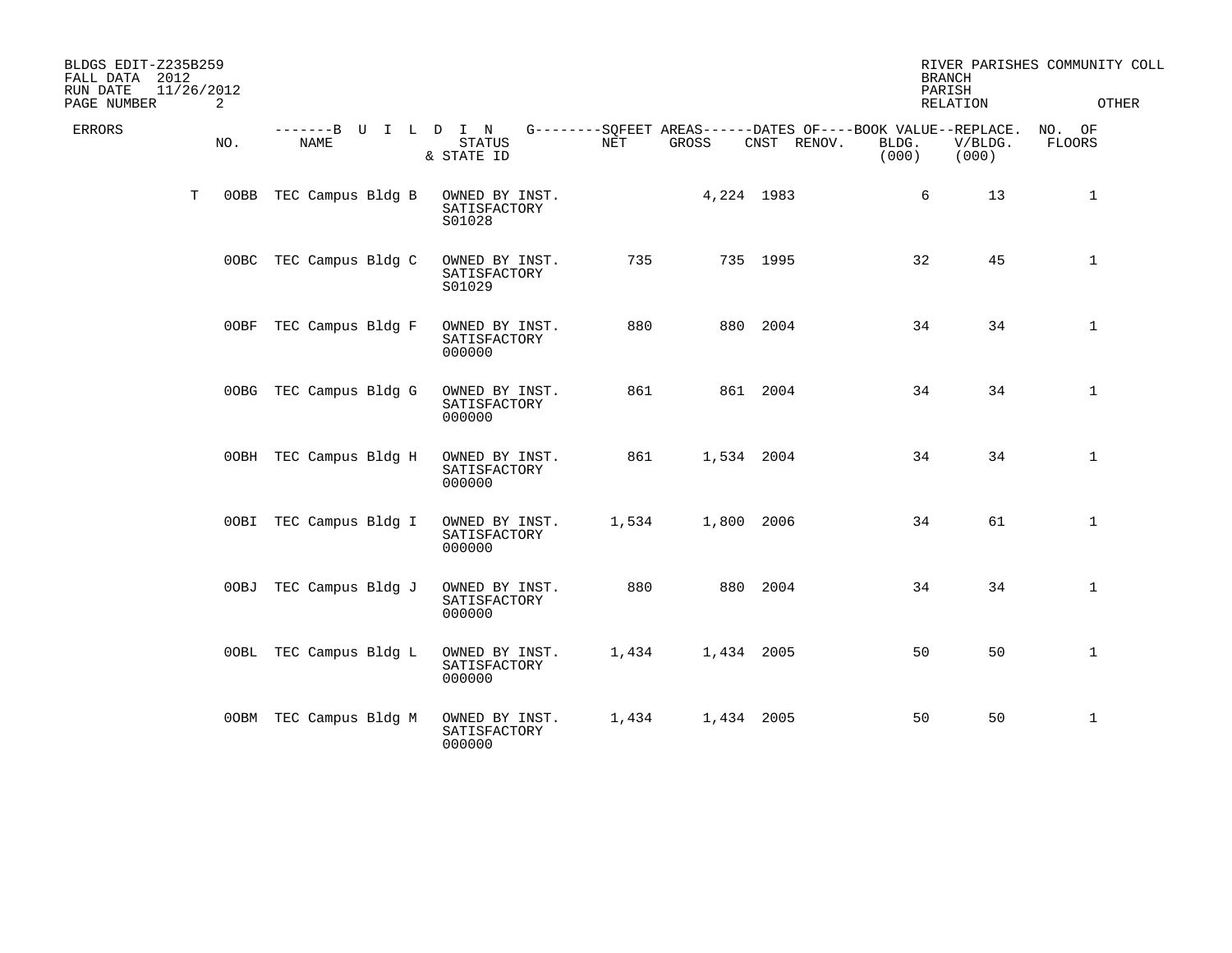| BLDGS EDIT-Z235B259<br>2012<br>FALL DATA<br>11/26/2012<br>RUN DATE<br>PAGE NUMBER |      |                    |                                          |                |                                                                        | <b>BRANCH</b><br>PARISH | RELATION         | RIVER PARISHES COMMUNITY COLL<br>OTHER |
|-----------------------------------------------------------------------------------|------|--------------------|------------------------------------------|----------------|------------------------------------------------------------------------|-------------------------|------------------|----------------------------------------|
| ERRORS                                                                            | NO.  | $-----B$<br>NAME   | $G - -$<br>STATUS<br>& STATE ID          | -SOFEET<br>NET | AREAS-<br>-DATES OF----BOOK VALUE--REPLACE.<br>GROSS<br>CNST<br>RENOV. | BLDG.<br>(000)          | V/BLDG.<br>(000) | NO. OF<br>FLOORS                       |
|                                                                                   | 00BN | TEC Campus Bldg N  | OWNED BY INST.<br>SATISFACTORY<br>000000 | 1,434          | 2005<br>1,434                                                          | 50                      | 50               |                                        |
|                                                                                   | 0OCA | Offsite Depot Buil | LEASED<br>SATISFACTORY<br>L03116         | 1,533          | 1,583<br>1900                                                          |                         | 24               |                                        |